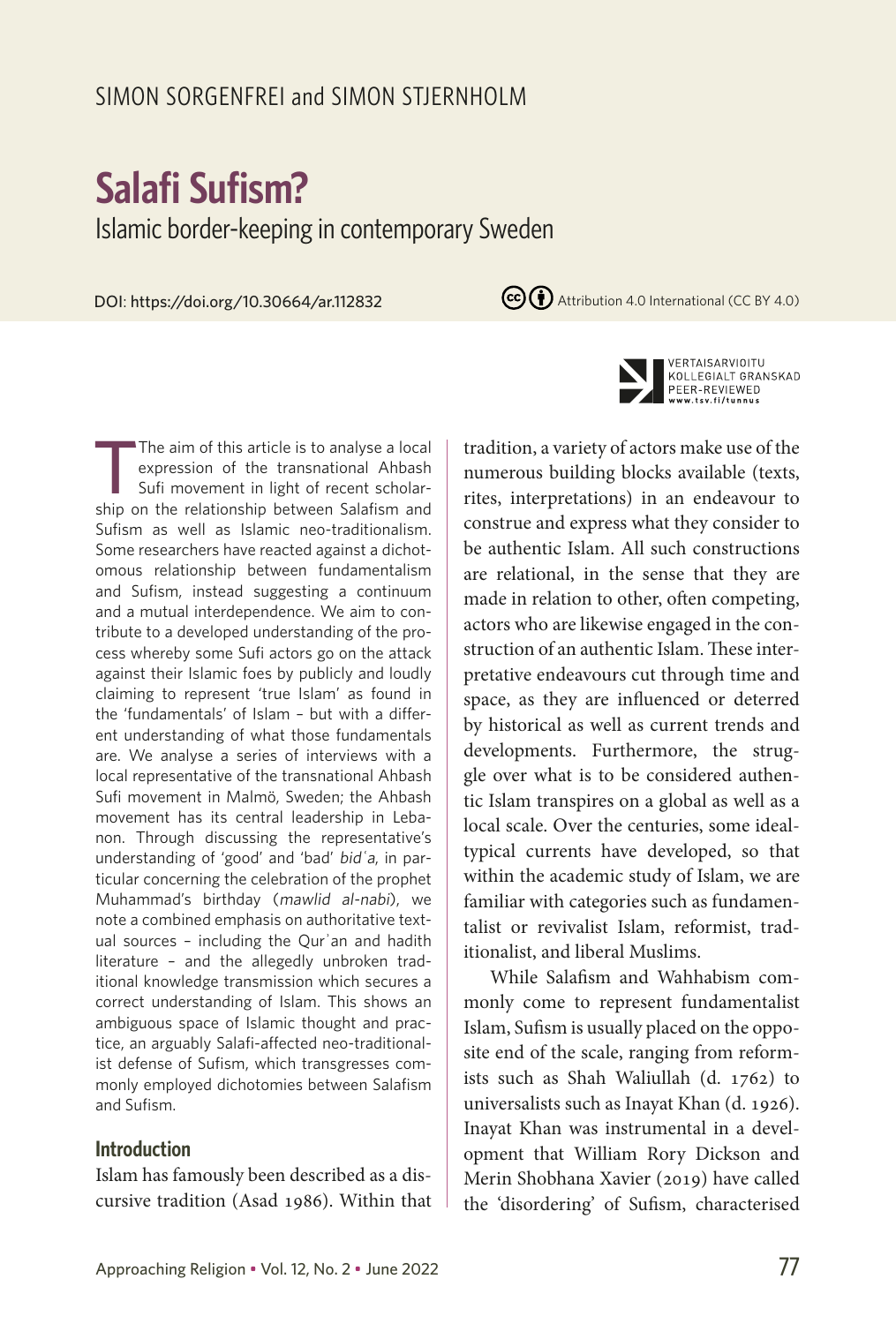by a shift, noticeable in twentieth-century Sufism, away from classical *tariqa* models. Khan also represented a Sufism that increasingly came to separate itself from normative Islamic teachings and traditions. A more recent trend noted by Dickson and Xavier, however, is a 'reordering' of Sufism in America distinguished by a return to traditional modes. Such a shift, they suggest, may be partly explained by global as well as local intra-Islamic struggle and competition:

Revivalist Islam has tended to marginalize if not directly oppose Sufism as a 'watering down' of Islam, a corruption of it, or at least a distraction from the pressing matter of reviving Muslim civilization. In response, many Sufis have reaffirmed their claim to Islamic credentials and authenticity, and in some cases even situated themselves as the true representatives of Islamic orthodoxy. … This global environment has clearly influenced a number of Sufis to reemphasize their Islamic credentials, fortify their relationship to a classical order, and in general reorder Sufism along more traditional lines. Such a reordering allows Sufis to counter the charges against them made earlier by some Orientalist observers and today by Muslim Revivalists, namely that Sufis are not 'real' Muslims, but rather flaky, spiritualistic imposters that dilute Islam according to their own misbegotten whims. In emphasising their adherence to Islamic law, and connection with medieval orders … Sufis fortify their Islamic ground as against anti-Sufi competitors. (Dickson and Xavier 2019: 150–1)

Such shifts are not exclusive to Sufism in America; similar developments might be seen in Europe as well as in Muslim majority countries (see e.g. Westerlund 2004; Malik and Hinnells 2006; Ridgeon 2008; Raudvere and Stenberg 2009; Bruinessen and Howell 2013; Piraino and Sedgwick 2019; Bazzano and Hermansen 2020). However, the characteristics of such processes differ depending on historical, social and local contexts. This article contributes to the study of such a process in which Sufis counter the charges made against them by reordering themselves in line with ideals influenced by traditional Islamic modes of thinking, associating and acting.

While the modern relationship between Salafism and Sufism, as briefly mentioned above, can easily be understood as one of consistent antagonism and hostility (Sirriyeh 1999: De Jong and Radtke 1999; Ridgeon 2015; Hamid 2016), we use our particular case study of a Swedish Sufi organisation to investigate a more ambiguous, in-between space of Islamic thought and practice. Salafism, although not a homogeneous entity, is generally associated with a puritan and scripturalist approach to religious thought and practice that rejects the historically developed interpretative endeavours within the established schools of law (*madhhabs*) (see e.g. Meijer 2009; Rabil 2014; Thurston 2016; Olsson 2019; Hamdeh 2021).1 Sufism, in contrast, relates both to a traditionalist approach, where the teachings' connection to the prophet Muhammed through a chain of spiritual teachers (*silsila*) are emphasised, and to the accepted legitimacy

<sup>1</sup> Throughout this article, we have used a simplified transliteration of Arabic terms. We refrain from using diacritical signs but indicate the use of *ʿayn*.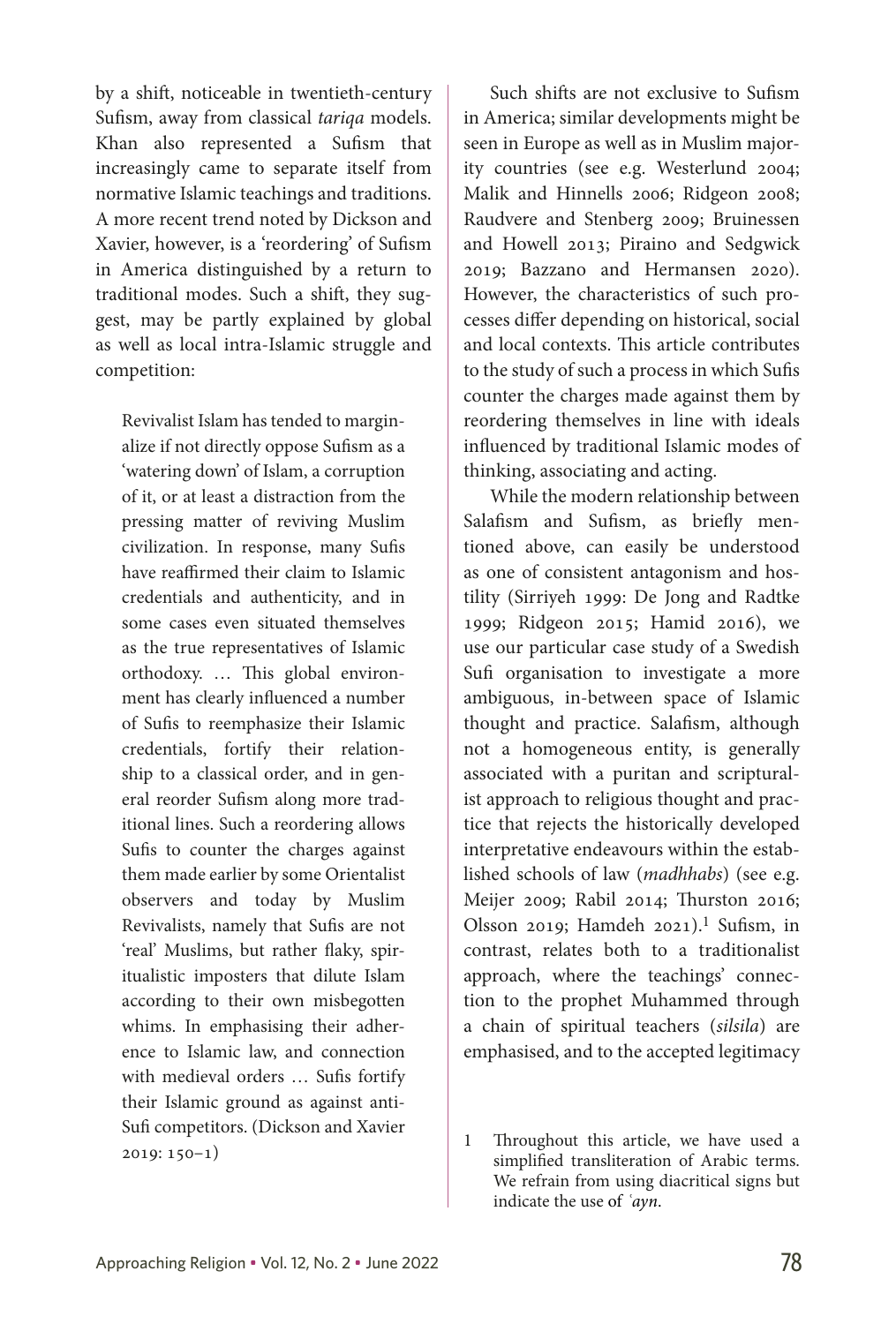of subjective experiences and a variety of ritual practices (see e.g. Sedgwick 2016; Hill 2018; Xavier 2018). In some contexts, Sufism has also been mobilised in political struggles against Salafism, 'extremism', or 'Wahhabism' (see e.g. Stjernholm 2010; Philippon 2012; Sedgwick 2015; Muedini 2015; Joassin 2019).

While many Sufi Muslims criticise Salafi Muslims for breaking with traditions that they consider to be vessels for authentic Islam, Salafi criticism of Sufi Islam generally boils down to the argument that Sufis have abandoned 'true Islam' by introducing several innovations (plural *bida*ʿ, singular *bidʿa*). Among the most criticised practices common to Sufi traditions are the veneration of Sufi shaykhs as almost semi-divine beings, seen by the critics as akin to worship, and the similar veneration of the prophet Muhammed, for example in *mawlid* ceremonies – celebrations of the prophet's birthday (see e.g. Schielke 2003; Katz 2007; Svensson 2013). Such intra-Muslim tensions and competition are global phenomena that take on local characteristics. The Salafi–Sufi divide and conflict is also visible in Sweden, as this article will exemplify (Sorgenfrei 2016; Stjernholm 2022).

Alongside the narrative of a great divide between Salafi and Sufi Islam, some scholars have presented a more nuanced picture than such a dichotomous depiction of nineteenth- and twentieth-century Islam. For example, Itzchak Weismann holds that there exists a full spectrum in between these opposites. Within this spectrum, he places what he calls 'revivalist Sufi shaykhs', characterised by a struggle to adapt Sufi teachings to the challenges in post-modern society, in relation to fundamentalist and reformist discourses (Weismann 2007; see also Weismann 2011). A distinguishing feature of such 'reform Sufism' is the doing away with terminology and organisational

structure associated with Sufism, and the notion that such reform is understood as an effort to preserve what is then considered 'the spiritual core' of Sufism (Weismann 2007: 117; see also Westerlund's (2004) concept of 'post-tariqah Sufism' or Oliver Roy's (2004) 'neo-brotherhoods'). Weismann has, for example, studied the Syrian ideologue Saʿid Hawwa (1935–89), associated with the Muslim Brotherhood as well as with the Naqshbandi-Khalidi order. Hawwa wanted to see a compound of the political activism of the Muslim Brotherhood and the spiritual depth and sincerity of the Sufis in an expression of Islam Weissmann called 'Salafi Sufism', combining 'a Sufi type of spirituality with a fundamentalist ideology' (Weismann 2007: 118–20, 128; for Hawwa's biography, see Weismann 1993).

The aim of the current article is to analyse how a local Sufi Muslim group in southern Sweden, with significant trans-national connections, navigates in a more ambivalent discursive field than a purely dichotomous relationship between Salafism and Sufism would suggest, a Sufi discursive field where one can sense an influence of Salafi-oriented modes of expression and argumentation. Even though Weismann's category of 'Salafi Sufism' might not be the most fitting description of this group, we find it worth considering how the Salafi religious 'other' – globally as well as locally – is explicitly and implicitly present in their Islamic reasoning. We are thus interested in how the global struggle between Salafis and Sufis plays out in a local, multi-ethnic and multi-religious setting, namely Sweden's third-largest city, Malmö. In Malmö, most if not all the greater movements found within global Islam are established, as is the intense competition over authenticity and representativity that have briefly been discussed above (Lagervall and Stenberg 2016). Malmö can therefore be studied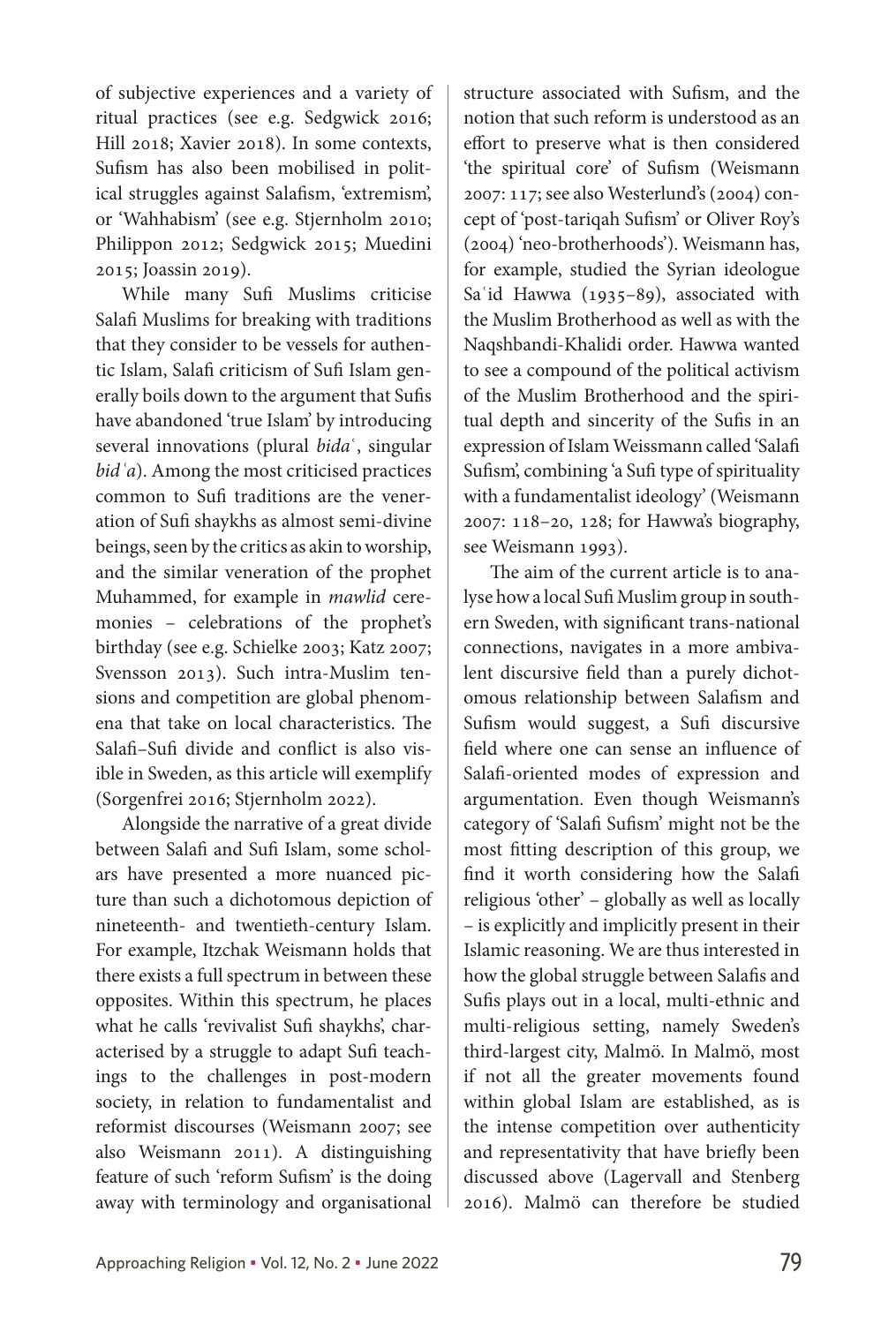as what historian Nile Green calls a 'terrain of exchange' (Green 2015), as a geographically defined space where competing Muslim actors simultaneously define themselves through their differences and are influenced by each other in a struggle over a common goal. The shared goal is to define what authentic Islam is and to persuade local Muslims (and non-Muslims) of the correctness of their specific representation of Islam.

In this article, we will focus on one of the actors engaged in that struggle: the organisation 'The Islamic Fatwa Bureau in Sweden' (Islamiska Fatwabyrån i Sverige). Special attention will be given to differences regarding what might be understood as fundamental within Islam in the discourse of the organisation's main representative, as well as what room their theological reasoning leaves for interpretation and creativity, not least concerning ritual practices. We will particularly consider the reasoning of the imam of the organisation on *bida*ʿ and his legitimisation of celebrations of the birthday of the Prophet Muhammed (*mawlid al-nabi*). In doing so, we are particularly interested in how the Fatwa Bureau is engaged in a sort of productive exchange with, primarily, the Salafi competition they are up against.

## **The Ahbash of Lebanon and The Islamic Fatwa Bureau in Sweden**

The organisation we focus our analysis on calls itself the Islamic Fatwa Bureau (Islamiska Fatwabyrån). It is based in Malmö, and gathers together Muslims of Ahbashi as well as Rufaʿi Sufi background. The organisation was founded in the 1990s by immigrants from Lebanon and Palestine, but it was not officially established as 'the Islamic Fatwa Bureau' until 2011 (Sorgenfrei 2016: 56). The organisation has its roots in the Lebanese Ahbash

movement, which was established in 1983 by the Ethiopian Abdallah al-Hariri  $(1910-2008),<sup>2</sup>$  also known as 'al-Habashi'. *Habash* means Ethiopian and *Ahbash* is its plural form, thus referring to the ethnic or national identity of the founder rather than to the group's participants or members.

Shaykh Abdallah's ideological orientation was towards mutual tolerance for religious diversity, including Christians and Shia Muslims. However, his tolerance did not extend to Sunni political Islamists and modern proponents of the ideas of Taqi al-Din Ibn Taymiyya (d. 1328), whose criticism of classical Sufi practices Shaykh Abdallah vehemently disagreed with. He and his followers in Lebanon have engaged in and defended practices such as celebration of the prophet Muhammad's birthday (*mawlid al-nabi*) and visiting saints' shrines (*ziyarat*)*.* Shaykh Abdallah considered the Rifaʿiyya, the Qadiriyya and the Naqshbandiyya Sufi orders *turuq ahl al-Allah*, or the 'Sufi orders of the people of God' (Hamzeh and Dekmejian 1996).

In fact, his conflict with the broadly conceived 'Wahhabis', which revolved around both issues of theology and politics, also had a personal dimension. Shaykh Abdallah's main ideological rival was another shaykh of Harari background, Yusuf ʿAbd al-Rahman al-Harari (1906–2008?). The two men's lives became entangled in a long struggle to define and shape not just Muslim practice and discourse in Ethiopia, but in larger debates concerning the fundamentals of Islam, in part differently understood, in a global context. After Shaykh Yusuf

2 According to both Mustafa Kabha and Haggai Erlich (2006: 522) and Thomas Pierret (2010), Shaykh Abdallah was born in 1910, while according to A. Nizar Hamzeh and R. Hrair Dekmejian (1996: 219) his official biography states that he was born in 1920.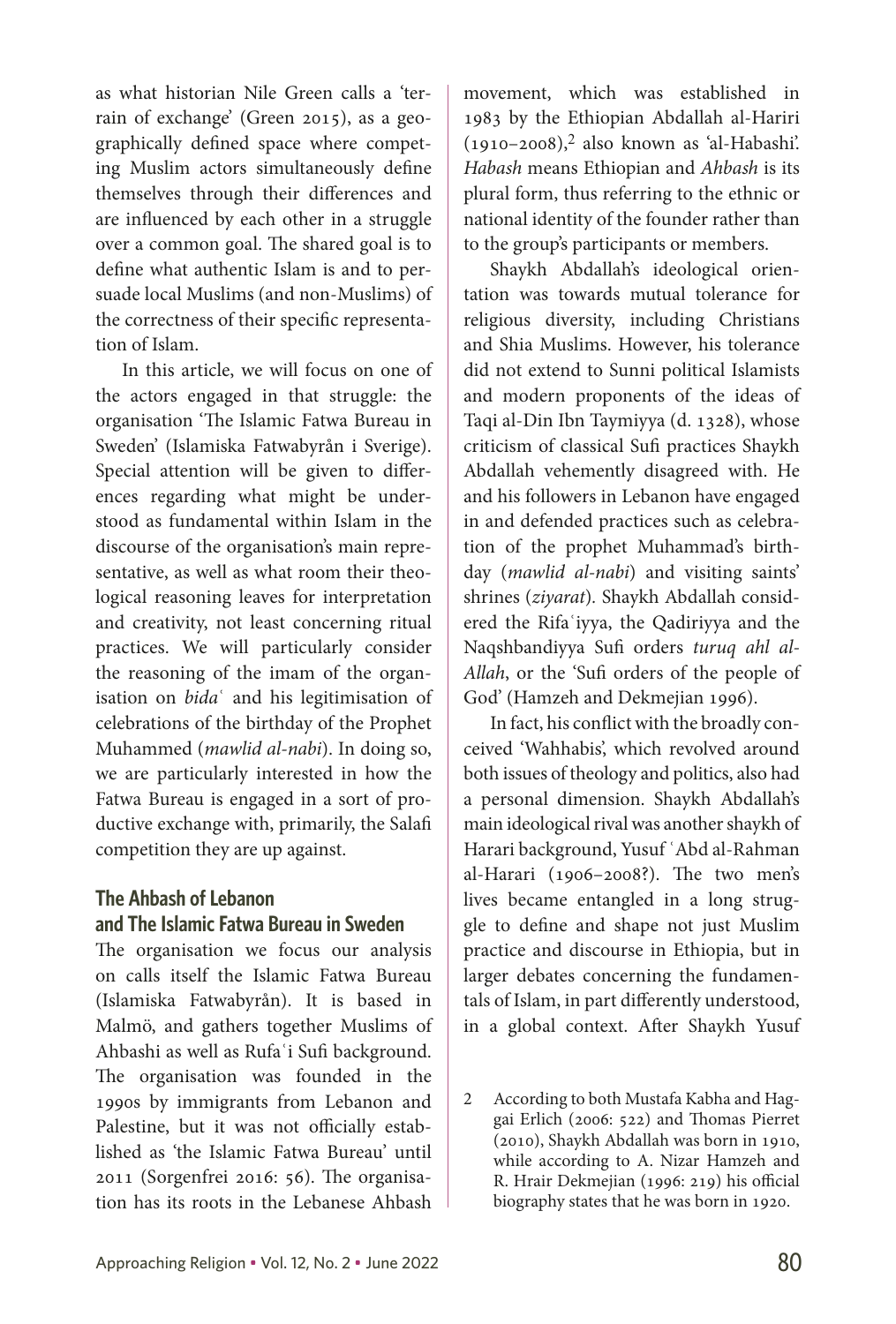Wikimedia Commons Wikimedia Commons



The inner-city industrial area of Malmö where the Islamic Fatwa Bureau's mosque is located.

had been educated in Mecca and Medina, where he developed a Wahhabi perspective on Islam, the two shaykhs were both active in key struggles in Ethiopia during the 1940s. Shaykh Abdallah left Ethiopia in 1948, and after spending time in Mecca, Jerusalem and Damascus came to live in Beirut until his death (Kabha and Erlich 2006: 522–3). During this time, the Ahbash engaged in political struggles in Lebanon, including both street fighting and democratic elections. Since Shaykh Abdallah's death, the leader of the Ahbash has been Shaykh Hussam al-Din Qaraqira (Yarosh 2019: 27).

In Thomas Pierret's (2010) encyclopaedia entry on al-Ahbash, he stresses that despite the group's history of political engagement in its native Lebanon, it 'is not Islamist … Neither is it fundamentalist, as it does not advocate a purification of religion'. Pierret instead suggests categorising al-Ahbash as 'neo-traditionalist', thus placing it together with a set of individuals, groups, networks and institutions internationally that emphasise the importance of an allegedly unbroken chain of transmission of religious knowledge from the development of Islam to this day (on which see e.g. Hamid 2016; al-Azami 2019; Sinani

2019; Bano 2020). Interestingly, however, Pierret also notes that the Ahbash 'resemble the Salafis in some respects'. He especially mentions the custom of pronouncing *takfīr* against other Muslim groups, as well as the movement's strong rejection of political expressions of Islam (Pierret 2010). In the following, we will further identify and explore such resemblances.

#### **Salafi Sufism?**

Amer el-Jechi is a tall man in his early thirties who grew up in Malmö, where he is currently an imam at the Islamic Fatwa Council. One of el-Jechi's parents is Swedish, while the other has Palestinian background. Like the majority of Ahbash adherents globally he has no personal background in the 'Habashi', or Ethiopian, community. El-Jechi has received us on two separate occasions in the community's mosque in an inner-city industrial area of Malmö.<sup>3</sup>

3 The interviews took place on 24 September 2021 and 12 November 2021. El-Jechi has given us permission to use his real name. One of the authors has also attended the organisation's annual *mawlid al-nabi* celebration. Translations from the original Swedish were made by the authors.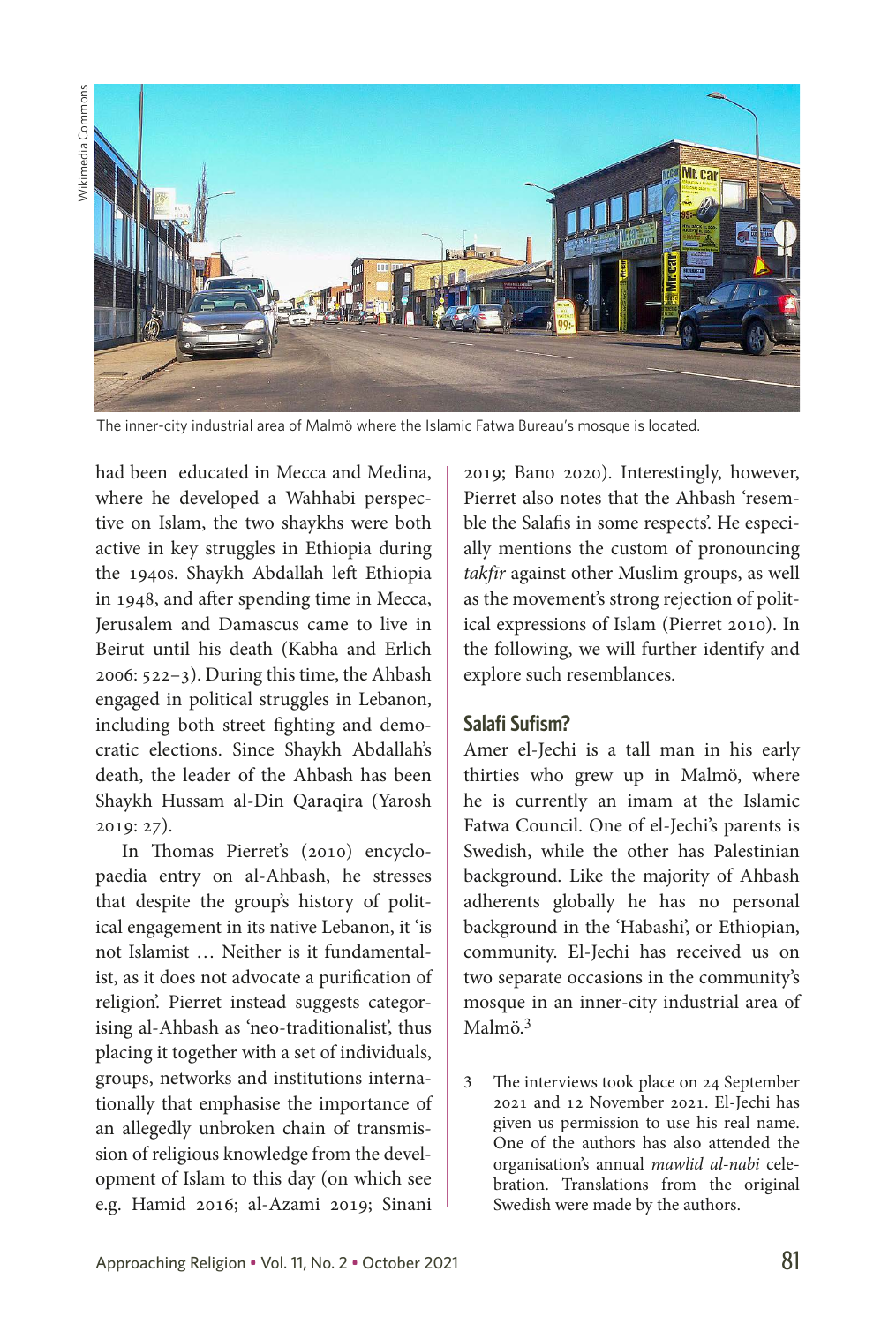One of the most fundamental problems when it comes to 'the world of Sufism', el-Jechi told us, is the lack of correct knowledge when it comes to the foundations of Islam. True knowledge about Islam, he continued, is to be found in the Qurʿan and in the Sunnah, as well as in the interpretations of 'sound *fuqaha*', that is within the frames of Sunni jurisprudence (interview, 24.9.2021). He further considered it to be a problem that contemporary Sufism has been taunted by 'negative innovations' (*bida*ʿ *sayyiah)*, such as worshipping of shaykhs or attributing divine abilities to shaykhs (interview, 24.9.2021). In agreement with his Salafi opponents, he held that such innovations need to be omitted from sound Sufi practices. But, he emphasised, he and the members of the Fatwa Bureau do not unconditionally reject *bida*ʿ. Rather, they follow a teaching claiming that there are good (*hasanat*) as well as bad (*sayyiah*) *bida*ʿ.

In an earlier study, Amer el-Jechi has expressed how 'there is a kind of dark cloud that has covered Sufism and those who practise it; some people think that it is not a part of the Islamic heritage and should not be practised' (quoted from Sorgenfrei 2016: 58). This is precisely why the Rufaʿi members call themselves the Islamic Fatwa Bureau, he continued. The term *fatwa* refers to an advisory answer to some question, based on Islamic jurisprudence; and according to el-Jechi, they have chosen their name to signal that they will emphasise 'as much as possible the significance of knowledge [about Islam]' (quoted from Sorgenfrei 2016: 58).

Like other Ahbash communities, the followers in Sweden are characterised by a strongly polemical attitude towards Salafism and Islamism and might therefore be studied as a local expression of a global movement (Berglund 2008: 251). While strongly rejecting Salafi Islam, adherents of the Fatwa Bureau themselves also claim that they follow the religious tradition of 'the pious predecessors' (*al-salaf al-salih*) and define themselves as Salafi as well as Sufi (interview, 24.9.2021). Unlike many Salafis, however, they are not inspired by figures like Ibn Taymiyya and Ibn Abd al-Wahhab. Nevertheless, they use a terminology and methodology that today is generally associated with Salafism. For example, they have accused Salafist and Islamist ideologues of introducing *bida*ʿ, 'innovations', in the doctrines and rituals of Islam, as well as performing *takfir* on Salafi groups (Sorgenfrei 2016; interview 24.9.2021).

In the context of the Fatwa Bureau accusing other groups of *bida*ʿ, it is noteworthy how they simultaneously defend Sufi practices, including pilgrimage to the graves of Sufi saints (*ziyarat*) and celebrations of the prophet Muhammad's birthday (*mawlid al-nabi*) – practices that are considered to be *bida*ʿ by contemporary Salafi Muslims (and their historical antecedents). We will therefore discuss, in somewhat more detail, one of the practices most often regarded by Salafi Muslims as being a 'bad innovation': celebrations of the birthday of the Prophet Muhammed*.* This practice is at the very centre of the Fatwa Bureau's public appearance and activities in Sweden, as well as a strong argument against their Salafi competitors in the struggle over how authenticity is to be understood in Malmö, and who is to represent it*.* But before we consider the *mawlid* specifically, we will deal with el-Jechi's reasoning on *bida*ʿ more generally, as well as his views on how to reach sound Islamic knowledge.

## **Bida<sup>ʿ</sup> and sound Islamic knowledge**

According to el-Jechi, the most important aspect of Islamic learning is not the possession of a formal degree, but rather to have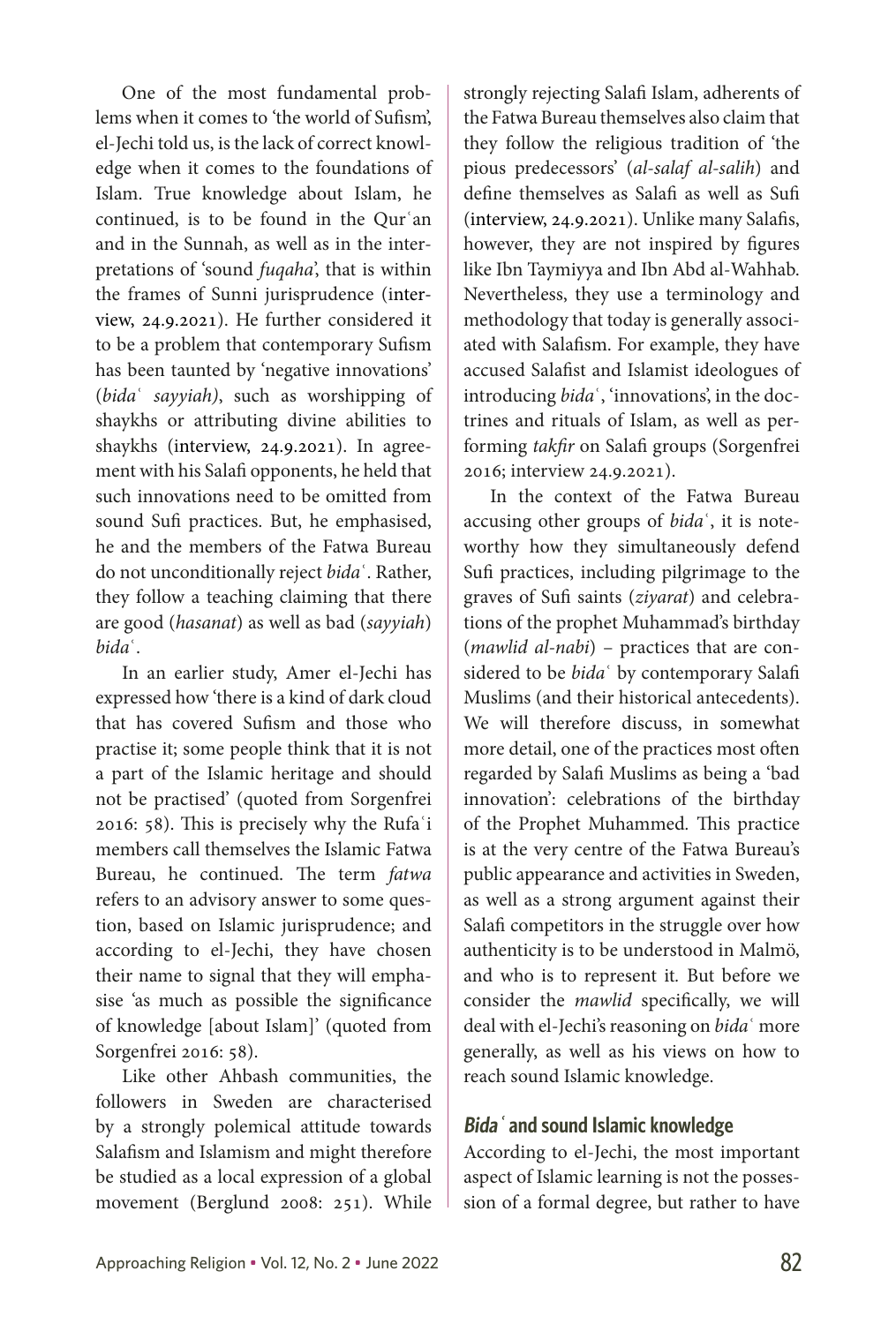an *isnad*, an unbroken chain of knowledge transmission. 'To us, this chain of knowledge is very sacred because it ensures that you have a correct understanding of the religion, it is Alpha and Omega' (interview, 13.11.2021). When asked to explain his reasoning regarding good and bad innovation, and how to tell the difference between them, el-Jechi nevertheless referred to the 'sources':

Innovation is, per religious definition, every newly introduced thing that does not have a previous example, whether in the Qurʿan or in the Prophet's Sunna or in the scholars' consensus (*ijma*ʿ)*.* … Is it something that contradicts these sources? If that is the case, then we categorise this as a bad *bidʿa*, an innovation that Muslims should not have anything to do with. If this is *not* the case, then of course it is not forbidden. … So it is not limited, as certain voices are trying to make it look, to 'did the *salaf al-salih* do this or not'. Because it is so much broader than that … One talks about 'time and place', *al-makan wa zaman*. These two are decisive concerning whether something is allowed or not. … But some are narrow-minded, unfortunately. (Interview, 13.11.2021)

Here, there is a clear critical edge directed against Salafis. Without mentioning them explicitly, el-Jechi criticises the view that right and wrong can only be determined through looking at the first generations of Muslims and ignoring later developments. He continued to speak of the differences between '*ahl alsunna* in its Ash'ari-Maturidi sense' and the 'Wahhabiyya':

Ever since the third century [A.H.] until our time, this knowledge [of the *ahl al-sunna*] is completely bound to *al-kitab wa*ʿ*l-sunna* [the Qurʿan and Sunna]. … They, I would say, fool people into, you know 'we don't follow *madhhab*', you know *la madhhabiyya*, as it is said, 'we go directly to *al-kitab wa*ʿ*l-sunna*'. But that's – I can read a text, you can read – regardless if it is something written today within pedagogics or some *tafsir al-Qurʿan*, or a verse from *al-Qurʿan*, we will immediately, I will understand something from the text and you will understand something, so there is always an understanding that you choose to follow. And we as Muslims are enjoined to follow the understanding of the majority. And then it's not about the majority from a certain period of time, but from that time until our time today, that majority. (Interview, 13.11.2021)

Again, this hermeneutics, or way of defining the path to reaching a correct understanding of Islam, goes against the Salafi emphasis on the normative superiority of the very earliest period of Islam. When compared to the views and practices of the majority of Islamically learned scholars throughout the centuries, Muhammad's companions and the subsequent two generations represent only a limited portion of that totality, rather than an absolute pillar of correctness. El-Jechi here emphasises the importance of context and human processes of interpretation.

So how should one go about seeking correct Islamic knowledge, according to el-Jechi? One should definitely not go to study in Saudi Arabia, he states. When asked directly whether it is better not to study Islam than to study at the Islamic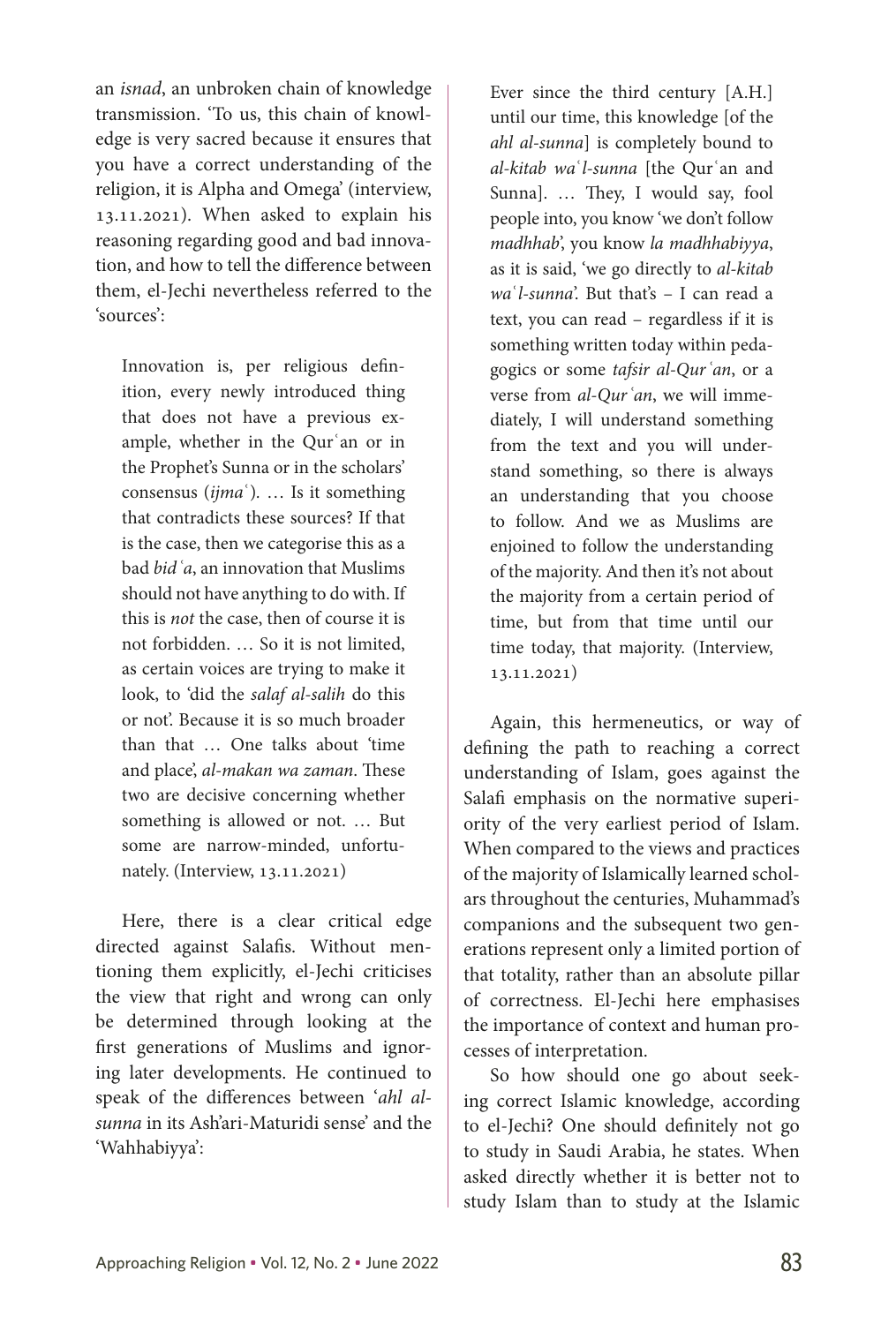University of Medina, he answered affirmatively, saying that the interpretation taught there is incorrect. El-Jechi continued by criticising the intellectual foundations of Salafism. He stated: 'Wahhabiyya have no unbroken chain that goes back further than the six-hundreds or seven-hundreds *hijri*', and that even though Ibn Taymiyya was acknowledged as being learned in hadith, 'many scholars who lived in his time said about him that ʿ*ilmuhu akbar min* ʿ*aqlihi*, his knowledge is greater than his brain' (interview, 13.11.2021).4 Despite being aware of the ongoing rivalry with 'Wahhabiyya', however, al-Jechi also noted that locally, in Malmö and Sweden, people were increasingly turning their back on those types of groups. When asked why, he contended that:

It is very connected to politics … Decisions made by the royals in Saudi Arabia over the last decade have contributed to people, their so-called scholars have not protested against decisions that – I mean, just the fact that Nicki Minaj performed a concert on the outskirts of al-Medina,5 for example … OK, you want to show that you are not a hundred per cent conservative, that you want to give people a certain amount of liberty to choose. But we must still respect our holy cities, there is a price you are will-

- 4 This expression appears to be a direct quotation from a book by Shaykh Abdallah in which he refuted Ibn Taymiyya (Kabha and Erlich 2006: 528).
- 5 This probably refers to the plan for Nicki Minaj to perform at a festival in Jeddah in 2019. However, Minaj withdrew her participation in the event 'because she says she wants to show support for women's rights, gay rights and freedom of expression' (Associated Press 2019).

ing to pay, but not higher. … Then you have, of course, [that] al-Qaida came with their massacres, Daesh came, and they all quote Muhammad ibn Abd al-Wahhab and Ahmad Ibn Taymiyya, so that makes people react. (Interview, 13.11.2021)

Here, el-Jechi alleged that Muslims in his local environment have become more sceptical toward 'Wahhabiyya' in recent years largely because of political factors, rather than the content of their ideas as such. On the one hand, the appropriation of popular culture by the Saudi ruling elite in efforts to signal a relative openness has been taken to extremes, according to al-Jechi. This is seen by him, and possibly others, as violating Islamic norms of showing respect to holy places. The other factor he mentions is the extreme violence of certain militant Muslim groups who take some ideological inspiration from scholars central to the 'Wahhabiyya'.

El-Jechi also noted that Muslims who are in doubt about what is Islamically correct come to ask his advice, which he willingly provides. If he is in doubt about the correct answer, however, he said that:

I ask my teachers … It is said that *al-*ʿ*ilm yu*ʿ*khadhu min al-sudur wa laysat min al-sutur*, 'knowledge should be taken from the hearts not from the lines [of text]', and *al-kutubun wasilatun la ghaya*, 'books are a means, not an end'. And I think that this has to some extent been lost today. (Interview, 13.11.2021)

El-Jechi continued by describing how he had engaged in discussions with people who claimed to have read Sahih al-Bukhari after having ordered it from the Internet, without having studied either it or the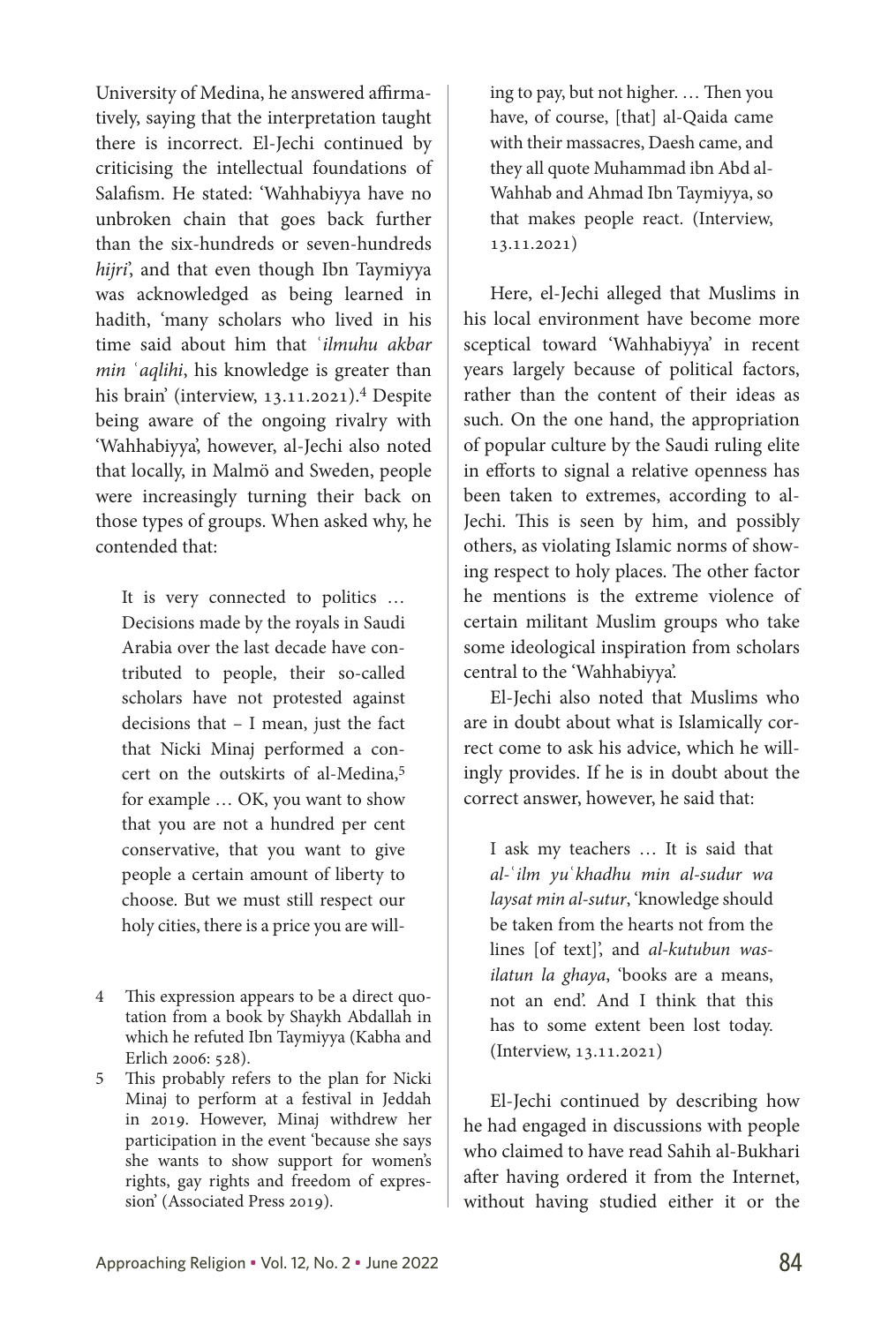fundamentals of the science of hadith with a learned shaykh. This, according to el-Jechi, is completely wrong: one has to start with the basics and be authorised by a shaykh before continuing with the more advanced books of hadith, such as Sahih al-Bukhari. This shows that there is a constant dual focus when determining Islamic correctness. To start with, the Qurʿan and Sunna are absolutely fundamental and normatively superior. At the same time, a correct understanding of these sources must be channelled through an unbroken chain of knowledge transmission, and it is only individuals who have a significant degree of learning within this tradition that are allowed to make normative interpretations of how the texts of the Qurʿan and Sunna should be understood and followed.

#### **Mawlid**

El-Jechi appears to be as critical of Salafism as Salafis tend to be of Sufism. In the midst of this friction lies the *mawlid* celebrations of the birthday of Muhammed. The *mawlid* is a ceremony which dates back to medieval traditions that have since become a festivity with broad popular support; in several Muslim-majority countries, *mawlid* is a national holiday. But since the end of the nineteenth century and into the modern era, the celebration has been questioned by various reformist groups and has increasingly come to be associated with Sufi traditions (for an in-depth study of *mawlid*, see Katz 2007). As analysed by Simon Stjernholm (2011) in a study focusing on England, *mawlid* celebrations have also been used as a tool, simultaneously symbolic and highly concrete, in Salafi–Sufi competition and conflicts. The Naqshbandi group studied by Stjernholm strategically used their *mawlid* celebration as an argument against their Salafi competition in London (see also Howe 2019). In a similar

stance against Muslim competitors regarding authentic Islam, but at the same time as performing and displaying a form of Islam that the organisers deem to be more attractive to non-Muslim stakeholders than their opponents' version of Islam. In this

2016).

example of intra-Islamic competition, what stands out is not least the rhetorical use of a terminology more commonly associated with Salafism. There seems to be an appropriation of the language of their main discursive opponents.

way, the Fatwa Bureau in Malmö organises *mawlid* celebrations, for which they rent large, central venues to which strategically chosen guests are invited. El-Jechi has previously said about their public *mawlid* celebration: 'We try to reach out as much as we can to the public, hand out brochures on the town, talk about Mohammed' (Sorgenfrei

The *mawlid* celebration of the Fatwa Bureau is an annually recurring activity in Malmö. Other Sufi Muslims, primarily from the Naqshbandiyya and Qadiriyya orders, as well as schoolteachers, journalists and others who may be interested are invited to take part (Sorgenfrei 2016). The celebrations therefore might be understood as not only taking an intra-Islamic

When asked about how he legitimises the practice of *mawlid* despite the criticisms it has attracted, el-Jechi first emphasised that it was important for him and his organisation that their celebration should be large and public, so that Muslims – especially the young – get used to *mawlid*  being a legitimate practice that is part of Muslim tradition. It should not be done in secret or under the radar, but function as a proud statement. Regarding its religious legitimacy, el-Jechi referred to several specific texts from Islamic intellectual history. Firstly, he mentioned the writings of the scholar Jalal al-Din Suyuti (d. 1505) on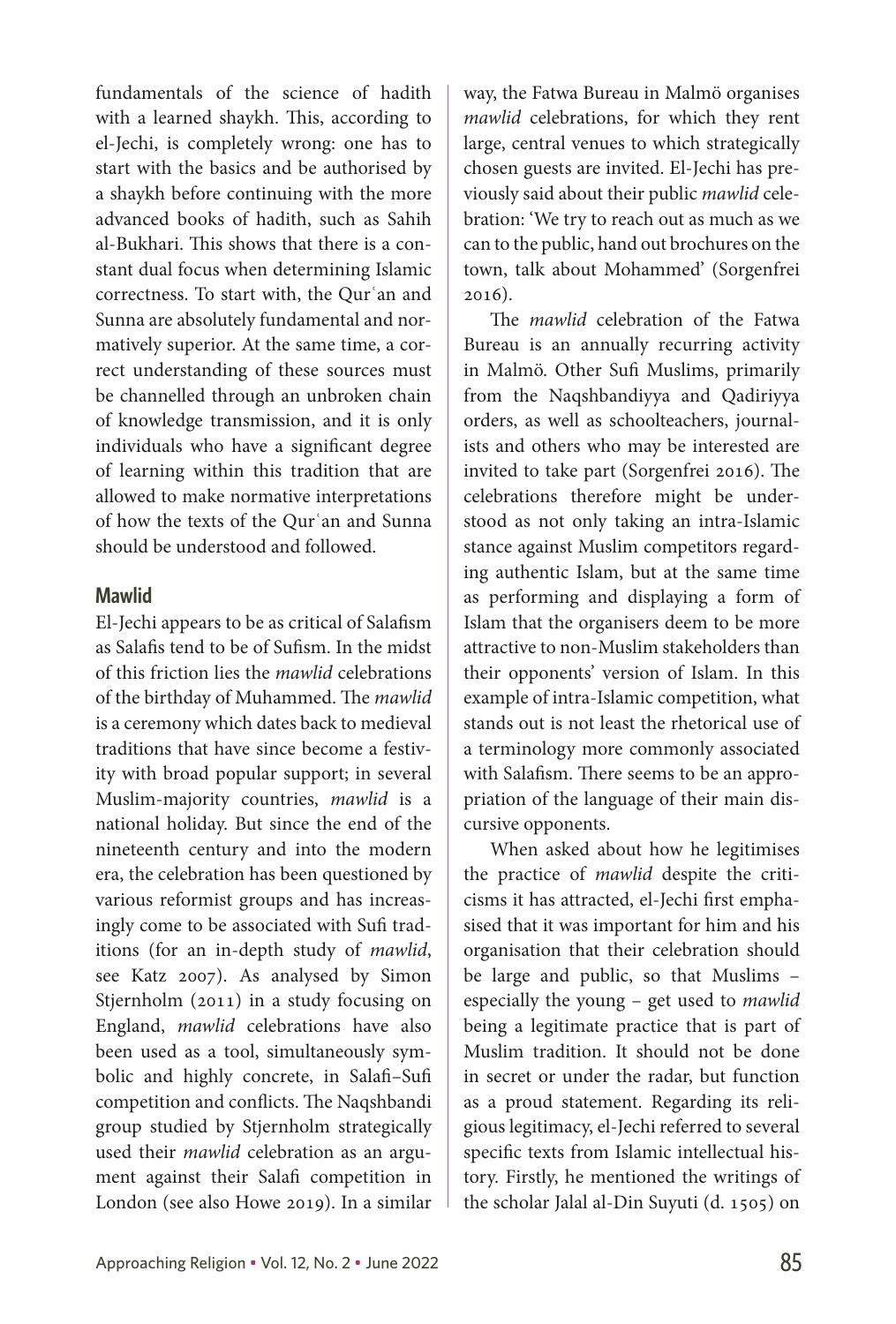the *mawlid*, which ascribe a positive value to the practice in view of its proper purpose (for details concerning Suyuti's treatment of the *mawlid*, see Kaptein 1993). Secondly, al-Jechi mentioned a hadith in which the prophet Muhammad says that 'every novelty is an innovation, and every innovation is an error, and every error leads to the Fire'.<sup>6</sup> In his comments on this hadith, which he cited from memory in Arabic and translated into Swedish, el-Jechi said:

This is perhaps their foremost argument for *mawlid* being forbidden, that every error leads to the fire, meaning it is a sin. And this, there is a hadith in Sahih Muslim7 where the Prophet expressly separates innovations into good and bad. And then we also have the Arabic language use, how you use the word *kull* [every]. The Prophet says *kull bid*ʿ*a dalala*, 'every innovation is an error'. Let's say I have called you twenty times … And then someone says, like, 'Where is X?' – 'Well, I have called him.' – 'Call him again!' – 'No, I have called him, every time I call, he doesn't answer.' But one of these twenty times you answered. And still, you say *every*. And in the Arabic language it's the same. For example, there is a hadith in which the Prophet says, *kull ʿayn min zaniya*, every eye is *zaniya*, has watched the forbidden.8 … In our faith, we make the proph-

6 El-Jechi ascribed the hadith to Sunan Abi Dawud, in which there is a hadith (no. 4607) that includes the first two parts of the sentence. The third part, about the fire, can be found in Sunan al-Nasa'i, no. 1578.

- 7 Here, he might be referring to *Sahih Muslim*, no. 1017.
- 8 *Zaniya* literally means 'female adulteress' or 'prostitute'.

ets exempt from such shameful deeds. They do not look at women with lustful eyes out on the town, at the market, in people's homes. … And still the Prophet says *kull ʿayn min zaniya*, and in Arabic this means the majority, most. And this is the case when it comes to innovations, that most innovations that have come about are unfortunately bad ones. … There are so many things, religious and worldly, that are innovations that the Muslims use. (Interview, 13.11.2021)

Hence, in el-Jechi's reasoning here we can notice how he makes use of the same sources, that is the Qur'an and especially the hadith literature, and a type of scripturalist method of interpretation similar to Salafi Muslims. The Islamic evidence or proof is seen to be inherent in the authoritative texts – but the *way* they should be properly understood and *who* is able to legitimately reach such an understanding differs between el-Jechi and his Salafi counterparts. The interpretation of the textual sources is used by el-Jechi to legitimise Islamic practices cherished and engaged in by the Fatwa Bureau, as well as to counter accusations of them having deviated from true Islam. His comments on how to understand specific utterances in the hadith literature – focusing on what he considers a proper understanding of the term *kull* – show how, firstly, the specific wording of the prophet Muhammad's reported statements is highly important; secondly, a proper understanding of these statements requires a knowledge of classical Arabic as well as insights into Islamic theology; and thirdly, the 'narrow-minded' reading of texts, where knowledge is taken from the 'lines' rather than from 'hearts', and texts are seen as ends rather than means, leads to error, deviation and falsehood.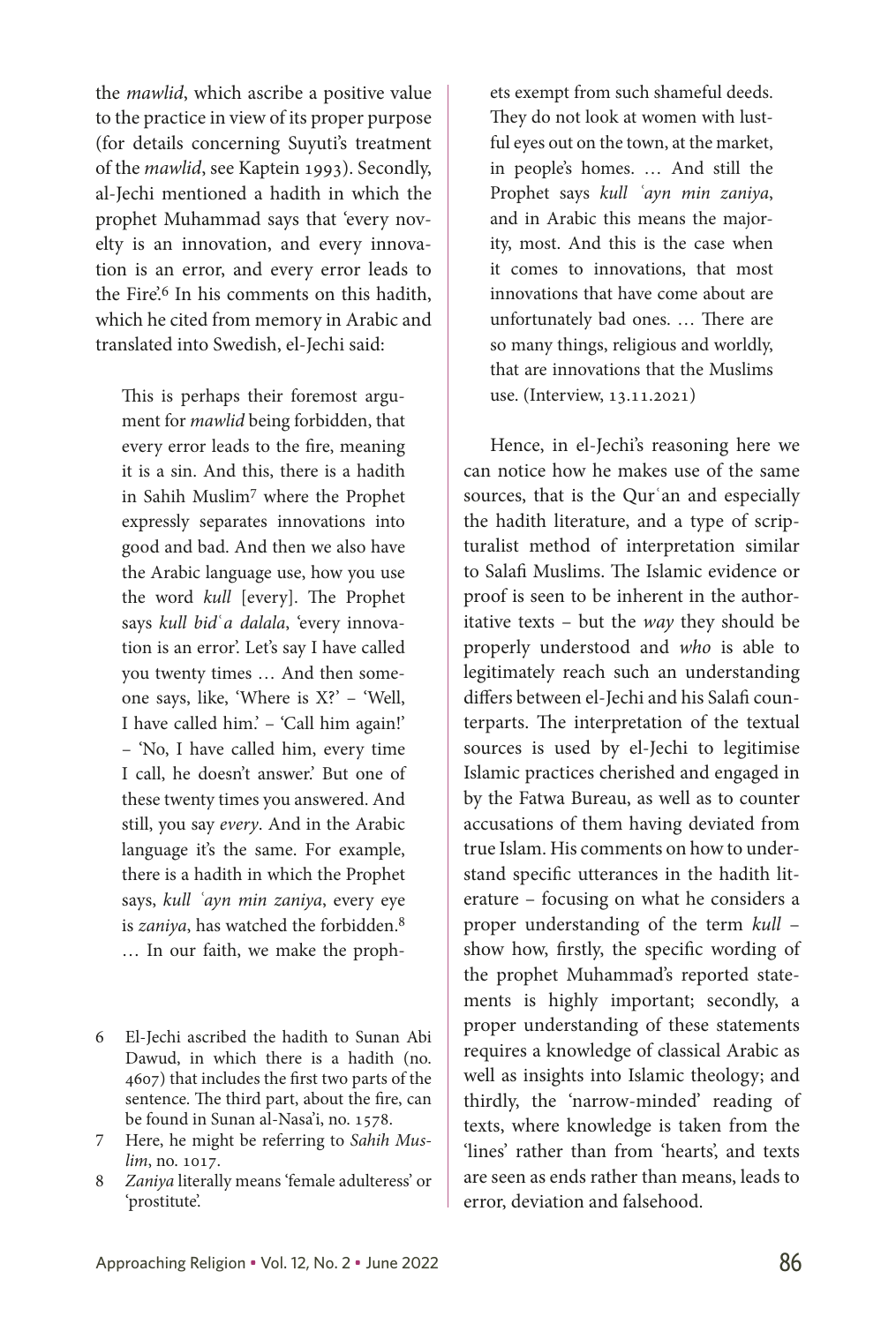In addition to considering the Qurʿan and Sunna to be the foundations of Islamic knowledge, then, el-Jechi includes the historical tradition of 'sound *fuqaha*', such as Suyuti, from whose 'hearts' one can connect to an unbroken chain of legitimate and consensus-oriented Islamic knowledge transmission. This chain of transmission, which is recorded in an extensive written corpus, is also fundamental to el-Jechi and his fellows.

#### **Conclusion**

Amer el-Jechi's reasoning about the concept of *bidʿa*, sound Islamic knowledge, and *mawlid* are, we argue, good examples of how the struggle over Islam can play out in a local environment, in a 'terrain of exchange' such as Malmö. They are also examples of how situated and specific circumstances, such as the debate over *mawlid* celebrations among Muslims in Malmö, connect to a historical and global discursive field. We might also notice how the ideological or theological currents of this field become entangled and entwined in the local setting. As a result of the sustained Salafi criticism of *mawlid* celebrations, the Fatwa Bureau has decided to make their *mawlid* celebrations public and open. Both Muslims and non-Muslims, such as politicians, journalists or schoolteachers, have been invited to these large and ambitious events. This demonstrates how a Salafi critique of certain practices might influence how, where and to some extent why these practices are performed. If the criticism had not been felt so strongly on the local level, there would be less reason to make the event public and invite a broad range of attendees. We could also notice how Amer el-Jechi, in refuting the Salafi critique of the Fatwa Bureau's *mawlid* celebrations, appropriated both terminology and methods commonly associated with their Salafi competition, even to the extent of defining themselves both as Sufis and as Salafis.

By analysing this specific case of el-Jechi and the Fatwa Bureau in Malmö in some detail, we were able both to point to similarities with previous studies and to identify characteristics that distinguish them from earlier investigations. Hence, el-Jechi and the organisation he represents both resemble and distinguish themselves from the Ahbashis described by Pierret, or the Salafi Sufism studied by Weismann. Pierret detected some resemblance between the Ahbash and Salafism in their custom of pronouncing *takfīr* against other Muslim groups, and in their strong opposition to political Islam (Pierret 2010). In this article, we have identified and explored some additional resemblances, especially in their chosen vocabulary and reasoning. Rather than omitting a terminology associated with Sufism – as in the examples studied by Weismann – el-Jechi and the Fatwa Bureau *appropriate* terminology generally associated with Salafism in the defence and performance of typical Sufi practices.

In his analysis of the hostility – and interdependence – of Islamic fundamentalists and modern Sufis, Weismann (2011: 170) in a similar way notes that Sufism 'has been affected by the fundamentalist discourse of return to the scriptures, its critique of popular practices, and its quest to modernise'. This seems to be the case also with el-Jechi and the Fatwa Bureau; whether they are to be categorised as a kind of Salafi Sufism is, however, open for discussion. If the exclusive authority of the Qurʿan and the Sunna of Muhammed and the three first generations of Muslims are to be taken as a distinguishing feature of Salafism, there is no obvious analytical benefit in categorising a group such as the Fatwa Bureau as an expression of Salafism, even though they themselves appropriate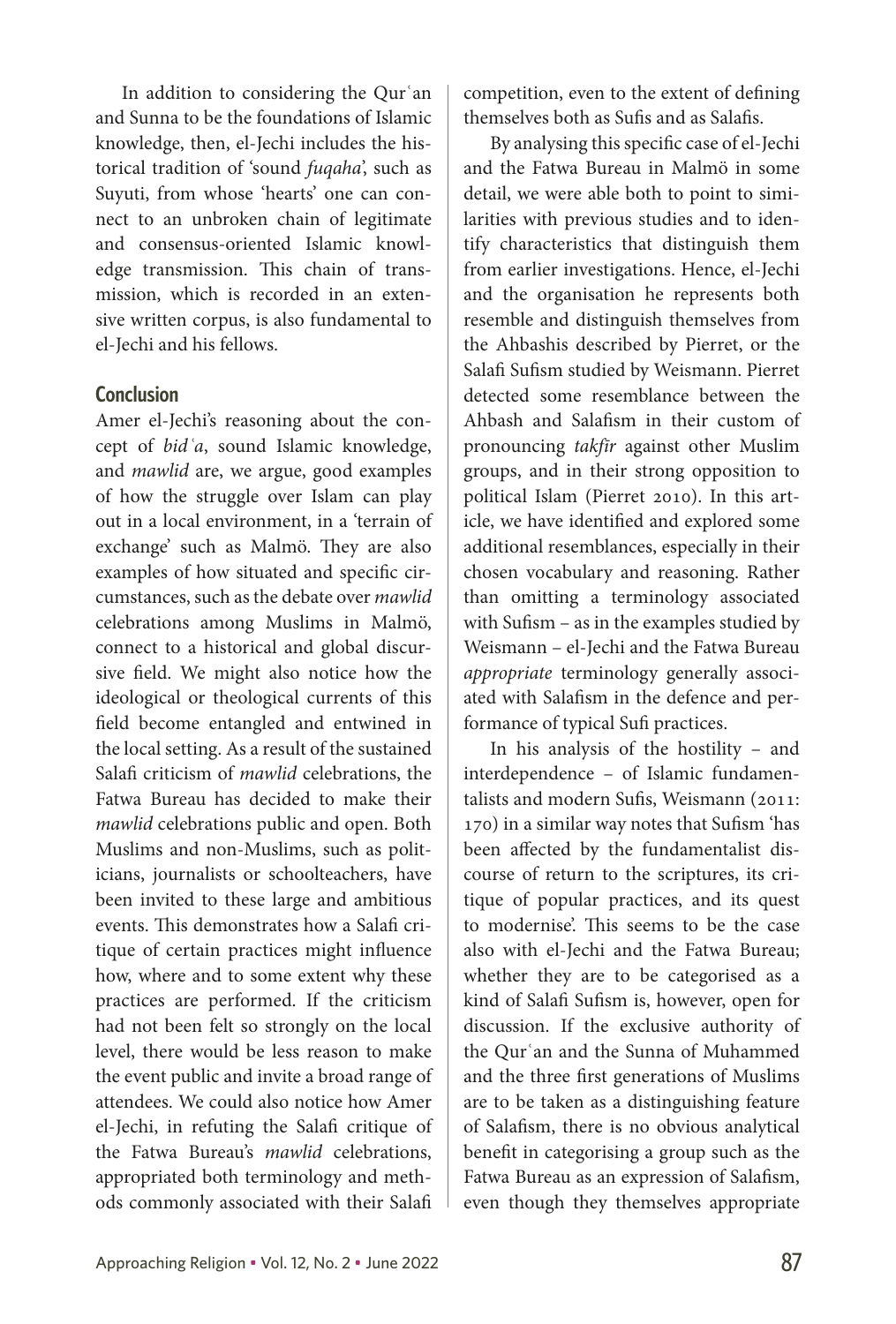the term Salafi as a self-designation.

Bearing the resemblances with global and local Salafi discourse in mind, there are also important and distinctive differences. El-Jechi does not, for example, accept the Salafi ascription of an exclusive normative status to the first generations of Muslims. By ascribing a normative status to the consensus of the majority of Islamic scholars throughout the full history of Islam, as in the quote by el-Jechi above, one of the most central epistemological claims of Salafis is being challenged head on. In this regard, el-Jechi and the Fatwa Bureau are in line with a range of protagonists in the larger Islamic neo-traditionalist movement.

El-Jechi takes a position where he defends his own and his organisation's ideas and practices not simply by referring to tradition in the sense of 'what we have always done'. Nor does he share the Salafi view that only the practices and statements of the first generations of Muslims count as exemplary. Instead, textual evidence from the Qurʿan and hadith, and the allegedly unbroken chain of traditional Islamic learning, are central to his interpretations and mode of discourse. The resulting response to the scripture-oriented Salafi mode of religious argumentation can, for example, refer to and interpret hadith narratives in a way that defends 'good' innovations, as exemplified above. Through such a strategy of legitimisation, el-Jechi is able to promote the historical jurisprudential and theological tradition as a foundation of authentic contemporary Islam. In doing so he positions the Fatwa Bureau within Islamic neotraditionalism (e.g. Bano 2019).

In this article, we have aimed to contribute to a developed understanding of the process whereby some Sufi proponents go on the attack against their Islamic foes. They do this by publicly claiming to represent 'true Islam' as found in what they hold to be the 'fundamentals' of Islam, as well as through a 'reordering' rather than a 'disordering' of Sufism in relation to Islamic tradition. The local Swedish representative of the Ahbash movement interviewed here, Amer el-Jechi, can hence be said to express a Salafi-affected neo-traditionalist approach to Islam. His understanding of what constitutes necessary Islamic 'foundations' includes transmission of traditional knowledge and practices, albeit with limitations regarding the type of practices that are accepted. The public celebration of the *mawlid al-nabi* has become a key tactical factor in this struggle to define Islam and win supporters and sympathisers among both Muslims and non-Muslims in Malmö. By engaging in interpretative argumentation regarding the meaning of authoritative scriptures and the very status of tradition itself, el-Jechi and the group he represents join other actors who, in the transnational neo-traditionalist Islamic current, have articulated Islam in ways that challenge simplistic dichotomies between, on the one hand, scripturally oriented Salafis and, on the other hand, experience-oriented  $Sufis.$ 

**Simon Sorgenfrei** is a Professor in the Study of Religions at Södertörn University in Stockholm, Sweden. His main research interests are historical and contemporary Islam and Sufism. In the



spring of 2022 he published the book *'De kommer att vara annorlunda svenskar.' Berättelsen om Sveriges första muslimer* ('They will be different Swedes': The story of Sweden's first Muslims; Norstedts, 2022). Among his other recent publications might be mentioned 'Branding Salafism: Salafi missionaries as social media influencers', published in *Method and Theory in the Study of Religion* 34(3), 2022: 211–37; a chapter on influ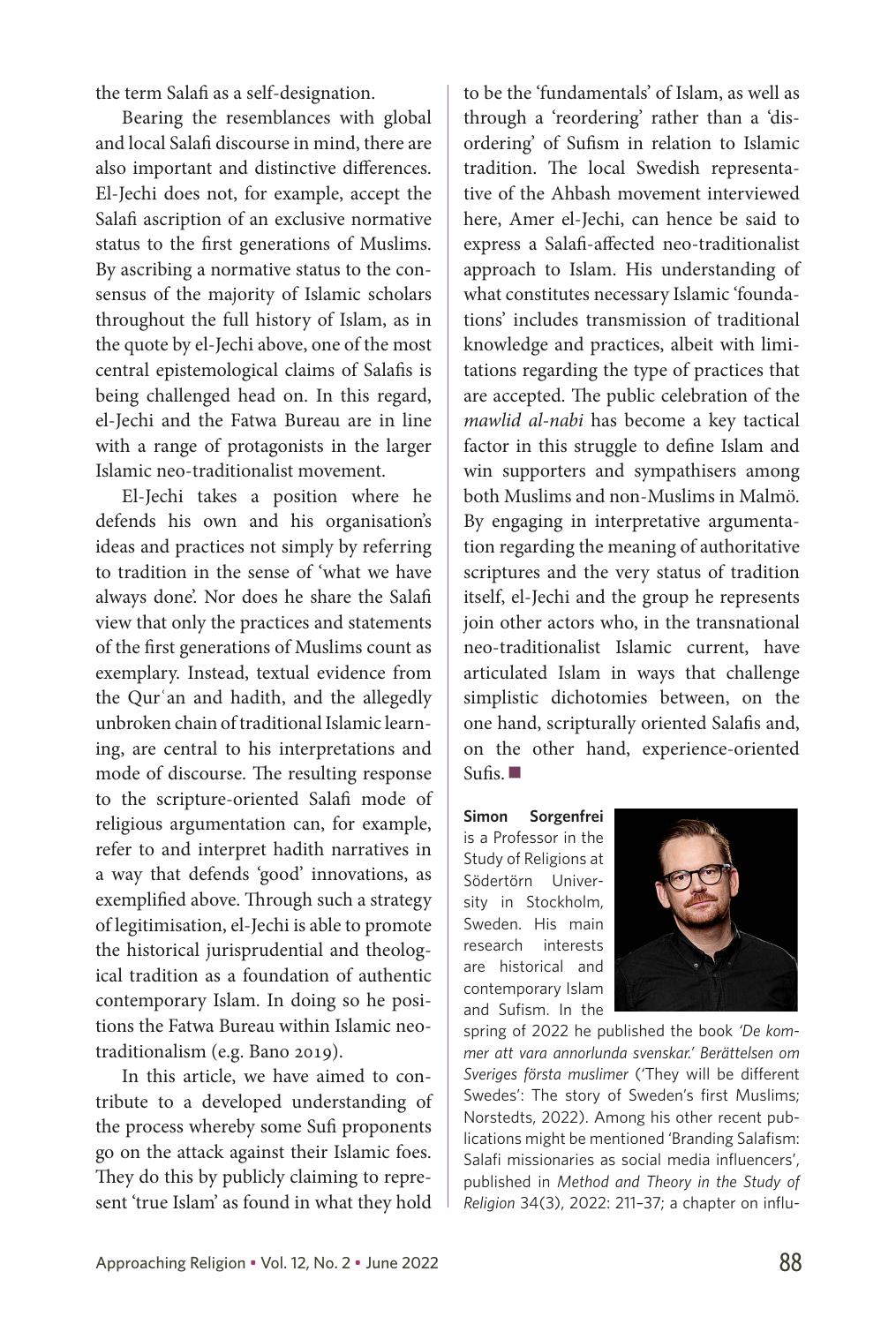ences from Swedenborg and Sufism in the art and philosophy of Ivan Aguéli/Abd-al-Hâdî, 'Ivan Aguéli's monotheistic landscapes: from perspectival to solar logics' in a volume edited by Mark Sedgwick entitled *Anarchist, Artist, Sufi: The Politics, Painting, and Esotericism of Ivan Aguéli* (Bloomsbury Academic, 2021, pp. 55–68); in 2021 he also published an analysis of the origination and establishment of the Ahmadiyya movement in nineteenth-century India, 'Mīrzā Ghulām Ahmad and the establishment of the Ahmadiyya Jamāʿat from a market theory perspective', *The Muslim World* 111(3), 2021: 534–48.

**Simon Stiernholm** is Associate Professor in the Study of Religions at the University of Copenhagen. His research has mainly focused on contemporary Sufism, Muslim preaching and material religion. Among



Stjernholm's recent publications are 'Närmre Allah: Muslimska predikanter om privat duʿa (Closer to Allah: Muslim Preachers on Private Duʿa), in *Tidsskriftet Antropologi* 84 (2021): 73–92, and the chapter 'Scandinavia' in Brill's forthcoming *Handbook of Sufism in Western Contexts*, edited by Marcia Hermansen and Saeed Zarrabi-Zadeh. Together with Elisabeth Özdalga, Stjernholm has edited *Muslim Preaching in the Middle East and Beyond: Historical and Contemporary Case Studies* (Edinburgh University Press, 2020). He is currently working on a monograph about the senses in Muslim religiosity.

#### **References**

- Asad, Talal. 1986. *The Idea of Anthropology of Islam* (Washington, DC: Center for Contemporary Arab Studies, Georgetown University).
- Associated Press. 2019. 'Nicki Minaj pulls out of Saudi Arabia concert after backlash', *The Guardian* 9.7.2019, <https://www.theguardian.com/music/2019/jul/09/nicki-minajpulls-out-of-saudi-arabia-concert-afterbacklash> (accessed 14.12.20214).
- al-Azami, Usaama. 2019. 'Neo-traditionalist Sufis and Arab politics: a preliminary mapping of the transnational networks of counter-revolutionary scholars after the

Arab revolutions', in *Global Sufism: Boundaries, Structures, and Politics*, eds. Francesco Piraino and Mark Sedgwick (London: Hurst & Co.), 225–36.

- Bano, Masooda. 2020. *The Revival of Islamic Rationalism: Logic, Metaphysics and Mysticism in Modern Muslim Societies* (Cambridge University Press).
- Bazzano, Elliott, and Marcia K. Hermansen (eds.). 2020. *Varieties of American Sufism: Islam, Sufi Orders, and Authority in a Time of Transition* (Albany: State University of New York Press).
- Berglund, Jenny. 2008. 'Al-Ahbash', in *Religion i Sverige*, 1st edn, eds Ingvar Svanberg and David Westerlund (Stockholm: Dialogos),  $251 - 2.$
- Bruinessen, Martin van, and Julia Day Howell (eds.). 2013. *Sufism and the 'Modern' in Islam*, rev. paperback edn (London: I.B. Tauris).
- De Jong, F., and Berndt Radtke. 1999. *Islamic Mysticism Contested: Thirteen Centuries of Controversies and Polemics* (Leiden: Brill).
- Dickson, William Rory, and Merin Shobhana Xavier. 2019. 'Disordering and reordering Sufism: North American Sufi teachers and the Tariqa model', in *Global Sufism: Boundaries, Structures, and Politics*, eds. Francesco Piraino and Mark Sedgwick (London: Hurst & Co), 137–56.
- Green, Nile. 2015. *Terrains of Exchange: Religious Economies of Global Islam* (New York: Oxford University Press).
- Hamdeh, Emad. 2021. *Salafism and Traditionalism: Scholarly Authority in Modern Islam* (Cambridge University Press).
- Hamid, Sadek. 2016. *Sufis, Salafis and Islamists: The Contested Ground of British Islamic Activism* (London: I.B. Tauris).
- Hamzeh, A. Nizar, and R. Hrair Dekmejian. 1996. 'A Sufi response to political Islamism: al-Ahbāsh of Lebanon, *International Journal of Middle East Studies* 28(2): 217–29, doi: [<https://doi.org/10.1017/](https://doi.org/10.1017/S0020743800063145) [S0020743800063145](https://doi.org/10.1017/S0020743800063145)>.
- Hill, Joseph. 2018. *Wrapping Authority: Women Islamic Leaders in a Sufi Movement in Dakar, Senegal* (University of Toronto Press).
- Howe, Justine. 2019. 'Contemporary *mawlids* in Chicago', in *Global Sufism: Boundaries, Structures, and Politics*, eds. Francesco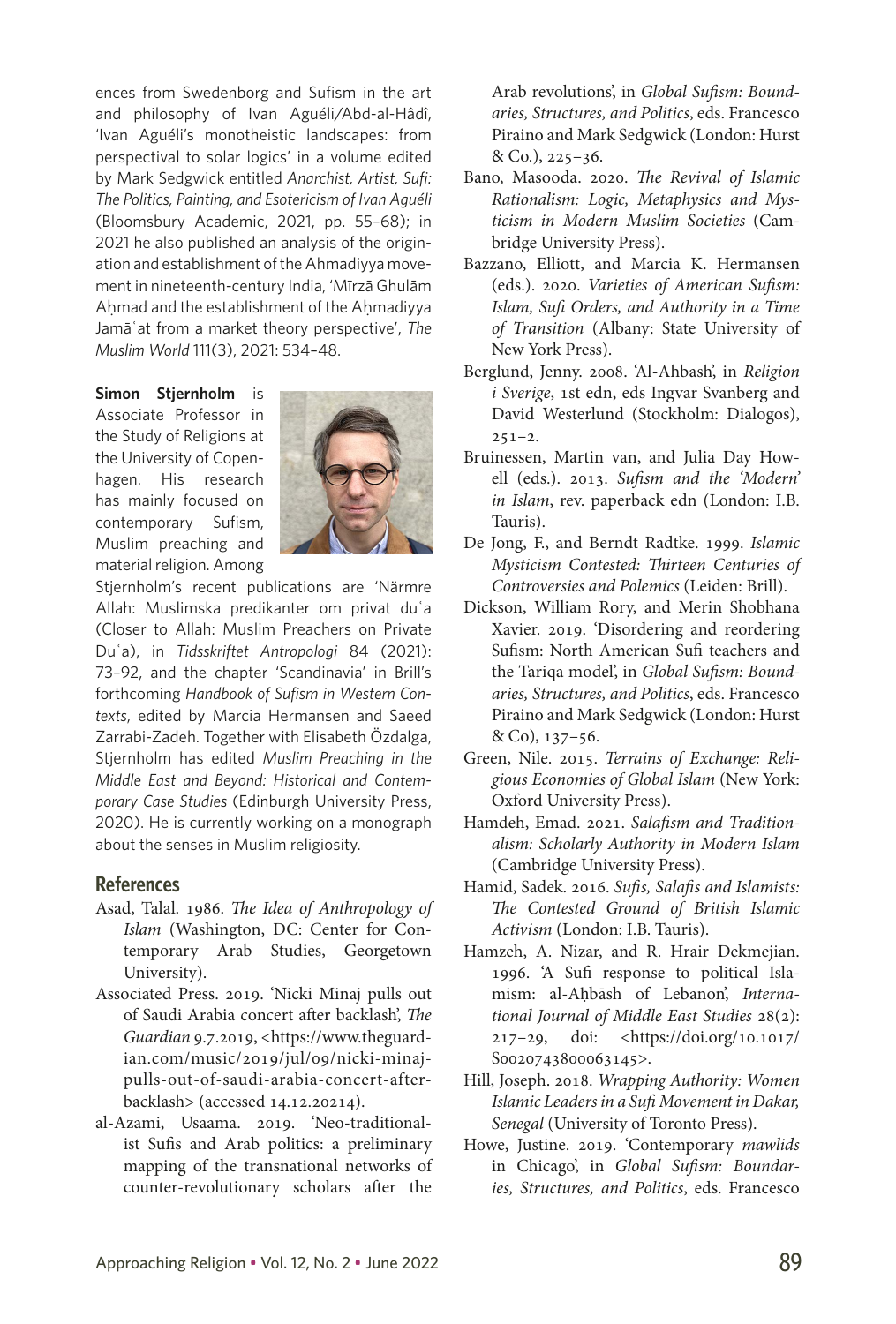Piraino and Mark Sedgwick (London: Hurst & Co.), 119–35.

- Joassin, Tomas. 2019. 'Algerian "traditional" Islam and political Sufism', in *Global Sufism: Boundaries, Structures and Politics*, eds. Francesco Piraino and Mark J. Sedgwick (London: Hurst & Company), 209–24.
- Kabha, Mustafa, and Haggai Erlich. 2006. 'Al-Ahbash and Wahhabiyya: interpretations of Islam', *International Journal of Middle East Studies* 38(4): 519–38, doi: <[https://](https://doi.org/10.1017/S0020743806412459) [doi.org/10.1017/S0020743806412459>](https://doi.org/10.1017/S0020743806412459).
- Kaptein, Nico. 1993. *Muhammad's Birthday Festival: Early History in the Central Muslim Lands and Development in the Muslim West until the 10th/16th Century* (Leiden: E. J. Brill).
- Katz, Marion Holmes. 2007. *The Birth of the Prophet Muhammad: Devotional Piety in Sunni Islam* (Abingdon: Routledge).
- Lagervall, Rickard, and Leif Stenberg. 2016. *Muslimska församlingar och föreningar i Malmö och Lund – en ögonblicksbild*, available at: <[https://ecommons.aku.edu/](https://ecommons.aku.edu/uk_ismc_faculty_publications/39) [uk\\_ismc\\_faculty\\_publications/39](https://ecommons.aku.edu/uk_ismc_faculty_publications/39)>.
- Malik, Jamal, and John R. Hinnells (eds.). 2006. *Sufism in the West* (London: Routledge).
- Meijer, Roel (ed.). 2009. *Global Salafism: Islam's New Religious Movement* (London: Hurst).
- Muedini, Fait. 2015. *Sponsoring Sufism: How Governments Promote 'Mystical Islam' in their Domestic and Foreign Policies* (New York: Palgrave Macmillan).
- Olsson, Susanne. 2019. *Contemporary Puritan Salafism: A Swedish Case Study* (Bristol: Equinox).
- Philippon, Alix. 2012. 'The *'urs* of the patron saint of Lahore: national popular festival and sacred union between the Pakistani state and society?', *Social Compass* 59(3): 289–97, doi: [<https://doi.](https://doi.org/10.1177/0037768612449714) [org/10.1177/0037768612449714>](https://doi.org/10.1177/0037768612449714).
- Pierret, Thomas. 2010. 'al-Ahbāsh', in *Encyclopaedia of Islam, THREE*, eds. Kate Fleet, Gudrun Krämer, Denis Matringe, John Nawas, and Everett Rowson (Leiden: Brill), doi: [<https://doi.org/10.1163/1573-3912\\_](https://doi.org/10.1163/1573-3912_EI3_COM_23661) [EI3\\_COM\\_23661>](https://doi.org/10.1163/1573-3912_EI3_COM_23661).
- Piraino, Francesco, and Mark J. Sedgwick (eds.). 2019. *Global Sufism: Boundaries, Structures and Politics* (London: Hurst & Company).
- Rabil, Robert G. 2014. *Salafism in Lebanon:*

*From Apoliticism to Transnational Jihadism* (Washington, DC: Georgetown Univer-sity Press), [<http://www.jstor.org/stable/j.](http://www.jstor.org/stable/j.ctt9qdsg1) [ctt9qdsg1>](http://www.jstor.org/stable/j.ctt9qdsg1).

- Raudvere, Catharina, and Leif Stenberg (eds.). 2009. *Sufism Today: Heritage and Tradition in the Global Community* (London: I.B. Tauris).
- Ridgeon, Lloyd (ed.). 2008. *Sufism*, vol. 4: *Modern Sufism* (London: Routledge).
- Ridgeon, Lloyd (ed.). 2015. *Sufis and Salafis in the Contemporary Age* (London: Bloomsbury).
- Roy, Olivier. 2004. *Globalized Islam: The Search for a New Ummah* (New York: Columbia University Press).
- *Sahih Muslim*, Sunnah.com [website], <https:// sunnah.com/muslim> (accessed 16.5.2022).
- Schielke, Samuli. 2003. 'Habitus of the authentic, order of the rational: contesting saints' festivals in contemporary Egypt', *Critique: Critical Middle Eastern Studies* 12(2): 155– 72, doi: [<https://doi.org/10.1080/10669920](https://doi.org/10.1080/1066992032000130611) [32000130611>](https://doi.org/10.1080/1066992032000130611).
- Sedgwick, Mark. 2015. 'Sufis as "good Muslims": Sufism in the battle against jihadi Salafism', in *Sufis and Salafis in the Contemporary Age*, ed. Lloyd Ridgeon (London: Bloomsbury),  $105 - 17.$
- Sedgwick, Mark. 2016. *Western Sufism: From the Abbasids to the New Age* (Oxford University Press).
- Sinani, Besnik. 2019. 'In the path of the ancestors: the Bā ʿAlawi Order and the struggle for shaping the future of Islam', in *Global Sufism: Boundaries, Structures, and Politics*, eds. Francesco Piraino and Mark Sedgwick (London: Hurst & Co.), 157–73.
- Sirriyeh, Elisabeth. 1999. *Sufis and Anti-Sufis: The Defence, Rethinking and Rejection of Sufism in the Modern World* (Richmond: Curzon).
- Sorgenfrei, Simon. 2016. *Sufism i Sverige: en lägesrapport från Stockholm, Göteborg och Malmö* (Stockholm: Nämnden för statligt stöd till trossamfund).
- Stjernholm, Simon. 2010. 'Sufi politics in Britain: the Sufi Muslim Council and the "silent majority" of Muslims', *Journal of Islamic Law and Culture* 12(3): 215–26, doi: [<http://dx.doi.org/10.1080/15288](http://dx.doi.org/10.1080/1528817X.2010.618025) [17X.2010.618025>](http://dx.doi.org/10.1080/1528817X.2010.618025).